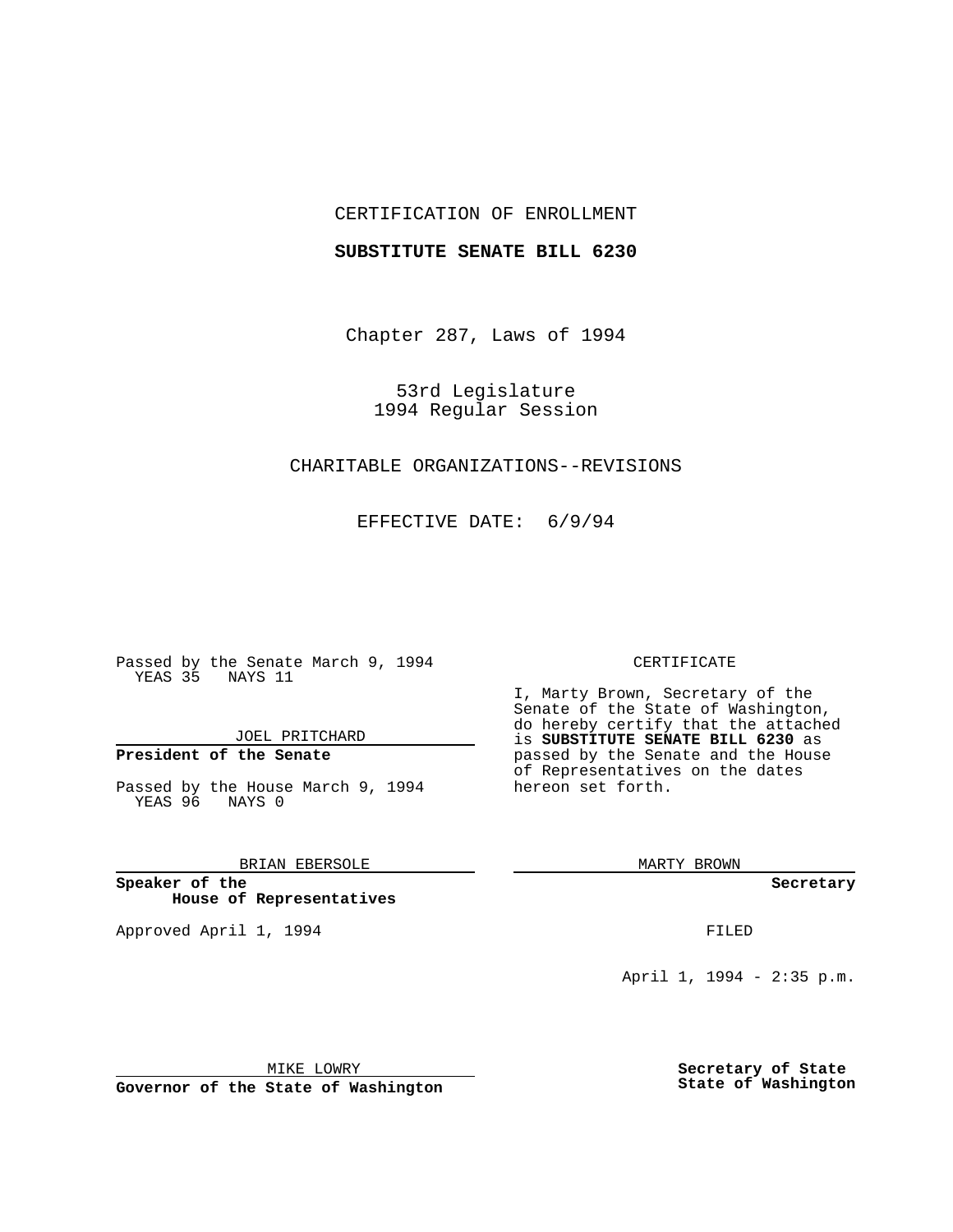# **SUBSTITUTE SENATE BILL 6230** \_\_\_\_\_\_\_\_\_\_\_\_\_\_\_\_\_\_\_\_\_\_\_\_\_\_\_\_\_\_\_\_\_\_\_\_\_\_\_\_\_\_\_\_\_\_\_

AS RECOMMENDED BY CONFERENCE COMMITTEE

Passed Legislature - 1994 Regular Session

# **State of Washington 53rd Legislature 1994 Regular Session**

**By** Senate Committee on Law & Justice (originally sponsored by Senators M. Rasmussen, Nelson and Haugen; by request of Secretary of State)

Read first time 02/04/94.

 AN ACT Relating to business organizations; amending RCW 19.09.076, 19.09.100, 19.09.230, 19.77.090, 23B.01.570, 23B.14.200, 24.03.302, 24.03.388, 24.06.290, and 24.06.465; adding a new section to chapter 19.09 RCW; and prescribing penalties.

5 BE IT ENACTED BY THE LEGISLATURE OF THE STATE OF WASHINGTON:

6 **Sec. 1.** RCW 19.09.076 and 1993 c 471 s 4 are each amended to read 7 as follows:

8 The application requirements of RCW 19.09.075 do not apply to the 9 following:

10 (1) Any charitable organization raising less than ((five thousand 11 dollars)) an amount as set by rule adopted by the secretary in any accounting year when all the activities of the organization, including all fund raising activities, are carried on by persons who are unpaid for their services and no part of the charitable organization's assets or income inures to the benefit of or is paid to any officer or member of the organization;

17 (2) Any charitable organization located outside of the state of 18 Washington if the organization files the following with the secretary: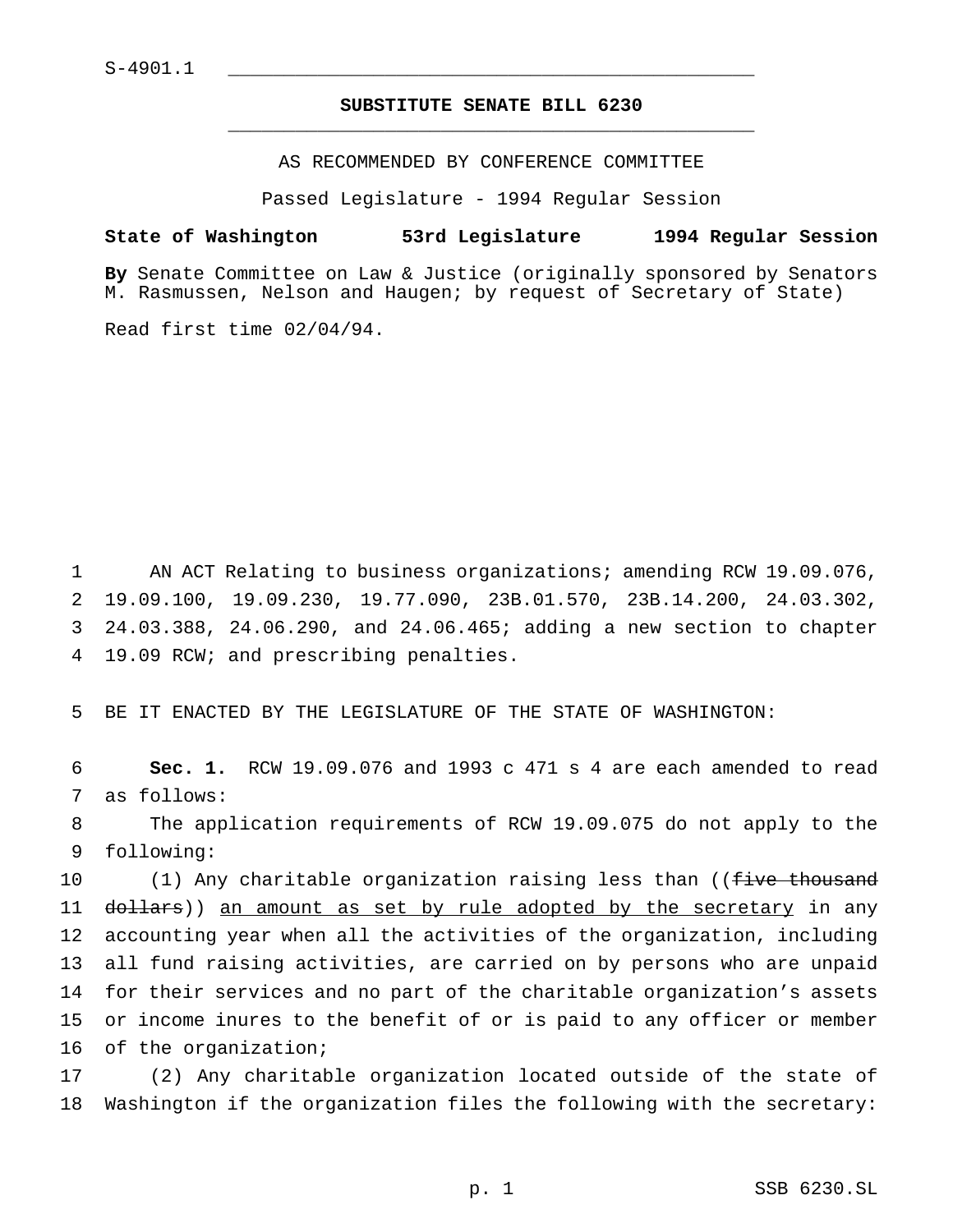(a) The registration documents required under the charitable solicitation laws of the state in which the charitable organization is located;

 (b) The registration required under the charitable solicitation laws of the state of California and the state of New York; and

 (c) Such federal income tax forms as may be required by rule of the secretary.

 All entities soliciting charitable donations shall comply with the requirements of RCW 19.09.100.

 **Sec. 2.** RCW 19.09.100 and 1993 c 471 s 9 are each amended to read as follows:

 The following conditions apply to solicitations as defined by RCW 19.09.020:

 (1) A charitable organization, whether or not required to register pursuant to this chapter, that directly solicits contributions from the public in this state shall make the following clear and conspicuous disclosures at the point of solicitation:

(a) The name of the individual making the solicitation;

 (b) The identity of the charitable organization and the city of the principal place of business of the charitable organization;

21 (c) If requested by the solicitee, the ((toll-free)) published 22 number in the office of the secretary for the donor to obtain additional financial disclosure information on file with the secretary. (2) A commercial fund raiser shall clearly and conspicuously disclose at the point of solicitation:

(a) The name of the individual making the solicitation;

 (b) The name of the entity for which the fund raiser is an agent or employee and the name and city of the charitable organization for which 29 the solicitation is being conducted; and

30 (c) If requested by the solicitee, the ((toll-free)) published 31 number in the office of the secretary for the donor to obtain additional financial disclosure information on file with the secretary. The disclosure must be made during an oral solicitation of a contribution, and at the same time at which a written request for a contribution is made.

 (3) A person or organization soliciting charitable contributions by telephone shall make the disclosures required under subsection (1) or (2) of this section in the course of the solicitation but prior to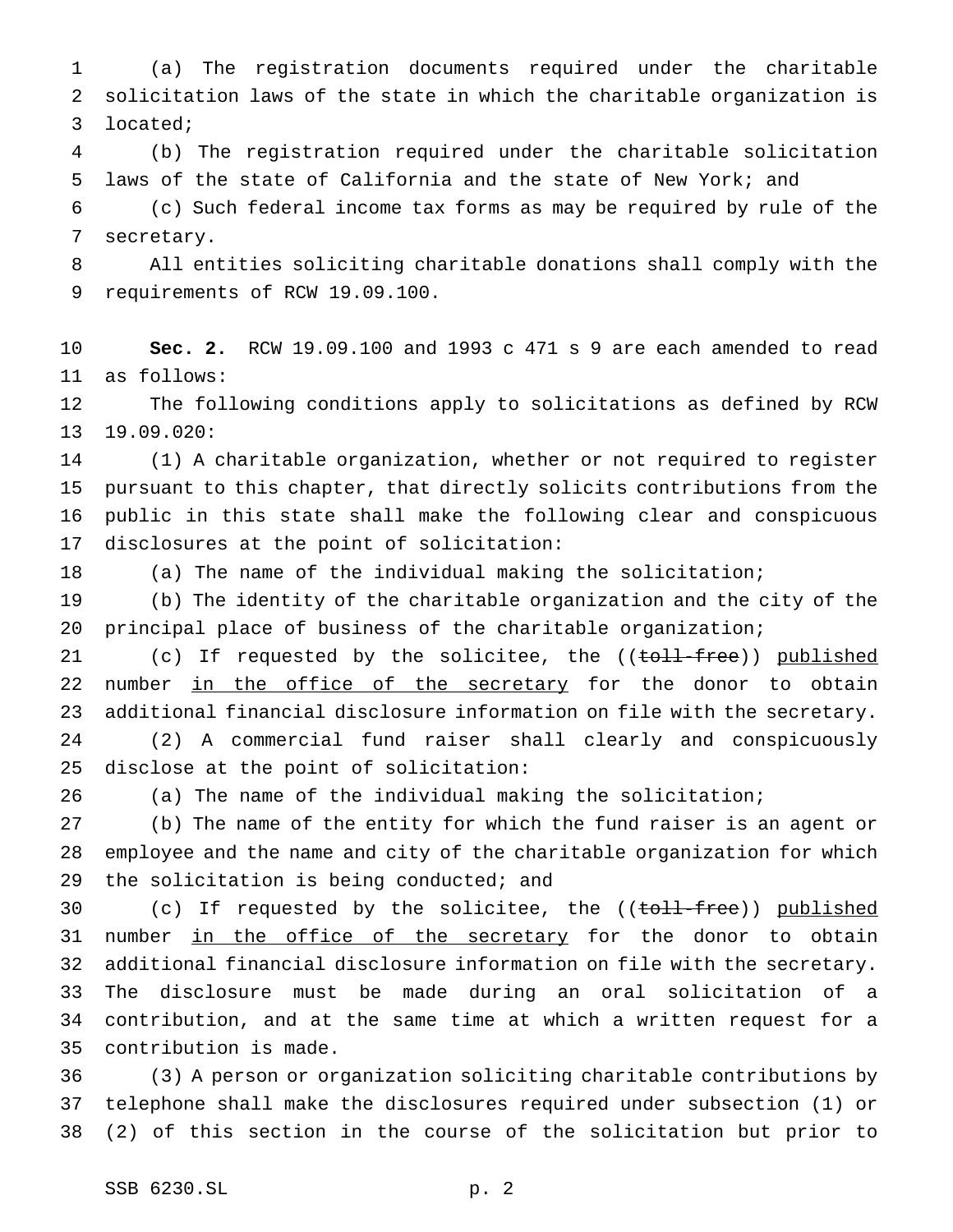asking for a commitment for a contribution from the solicitee, and in 2 writing to any solicitee that makes a pledge within five working days of making the pledge. If the person or organization sends any materials to the person or organization solicited before the receipt of any contribution, those materials shall include the disclosures required in subsection (1) or (2) of this section, whichever is applicable.

 (4) In the case of a solicitation by advertisement or mass distribution, including posters, leaflets, automatic dialing machines, publication, and audio or video broadcasts, it shall be clearly and conspicuously disclosed in the body of the solicitation material that: (a) The solicitation is conducted by a named commercial fund raiser, if it is;

 (b) The notice of solicitation required by the charitable 15 solicitation act is on file with the secretary's office; and

 (c) The potential donor can obtain additional financial disclosure 17 information at a ((toll-free)) published number in the office of the 18 secretary.

 (5) A container or vending machine displaying a solicitation must also display in a clear and conspicuous manner the name of the charitable organization for which funds are solicited, the name, 22 ((residence)) business address, and telephone number of the individual and any commercial fund raiser responsible for collecting funds placed in the containers or vending machines, and the following statement: 25 "This charity is currently registered with the secretary's office under the charitable solicitation act, registration number . . . ."

 (6) A commercial fund raiser shall not represent that tickets to any fund raising event will be donated for use by another person unless all the following requirements are met:

 (a) The commercial fund raiser prior to conducting a solicitation has written commitments from persons stating that they will accept donated tickets and specifying the number of tickets they will accept; (b) The written commitments are kept on file by the commercial fund 34 raiser for three years and are made available to the secretary, attorney general, or county prosecutor on demand;

 (c) The contributions solicited for donated tickets may not be more than the amount representing the number of ticket commitments received from persons and kept on file under (a) of this subsection; and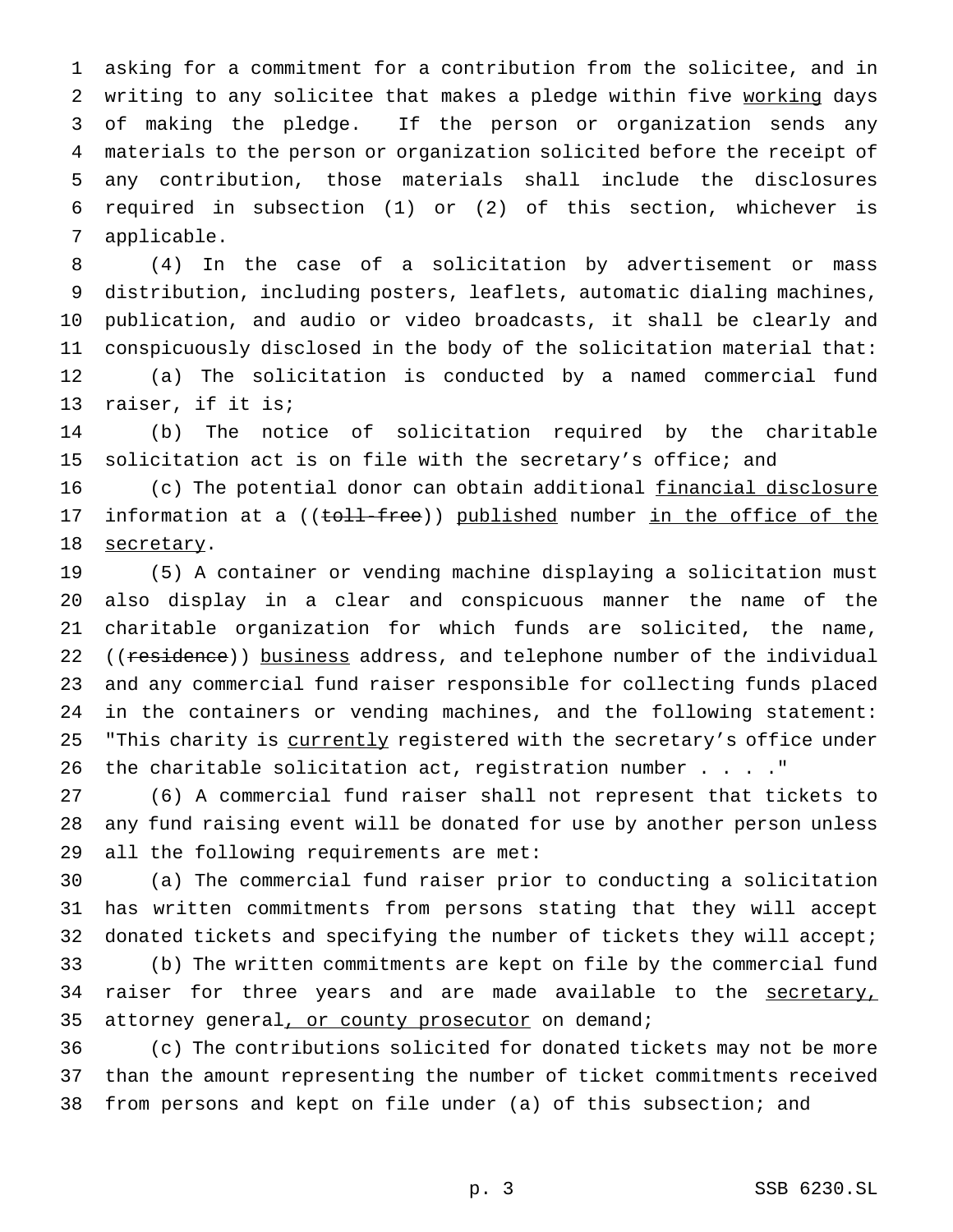(d) Not later than seven calendar days prior to the date of the event for which ticket donations are solicited, the commercial fund raiser shall give all donated tickets to the persons who made the written commitments to accept them.

 (7) Each person or organization soliciting charitable contributions shall not represent orally or in writing that:

 (a) The charitable contribution is tax deductible unless the charitable organization for which charitable contributions are being solicited or to which tickets for fund raising events or other services or goods will be donated, has applied for and received from the internal revenue service a letter of determination granting tax deductible status to the charitable organization;

 (b) The person soliciting the charitable contribution is a volunteer or words of similar meaning or effect that create the impression that the person soliciting is not a paid solicitor unless such person is unpaid for his or her services;

 (c) The person soliciting the charitable contribution is a member, staffer, helper, or employee of the charitable organization or words of similar meaning or effect that create the impression that the person soliciting is not a paid solicitor if the person soliciting is employed, contracted, or paid by a commercial fund raiser.

 (8) If the charitable organization is associated with, or has a name that is similar to, any unit of government each person or organization soliciting contributions shall disclose to each person solicited whether the charitable organization is or is not part of any unit of government and the true nature of its relationship to the unit of government. This subsection does not apply to a foundation or other charitable organization that is organized, operated, or controlled by or in connection with a registered public charity, including any governmental agency or unit, from which it derives its name.

 (9) No person may, in conducting any solicitation, use the name "police," "sheriff," "fire fighter," "firemen," or a similar name unless properly authorized by a bona fide police, sheriff, or fire fighter organization or police, sheriff, or fire department. A proper authorization shall be in writing and signed by two authorized officials of the organization or department and shall be filed with the secretary.

 (10) A person may not, in conducting any solicitation, use the name 39 of a federally chartered or nationally recognized military veterans'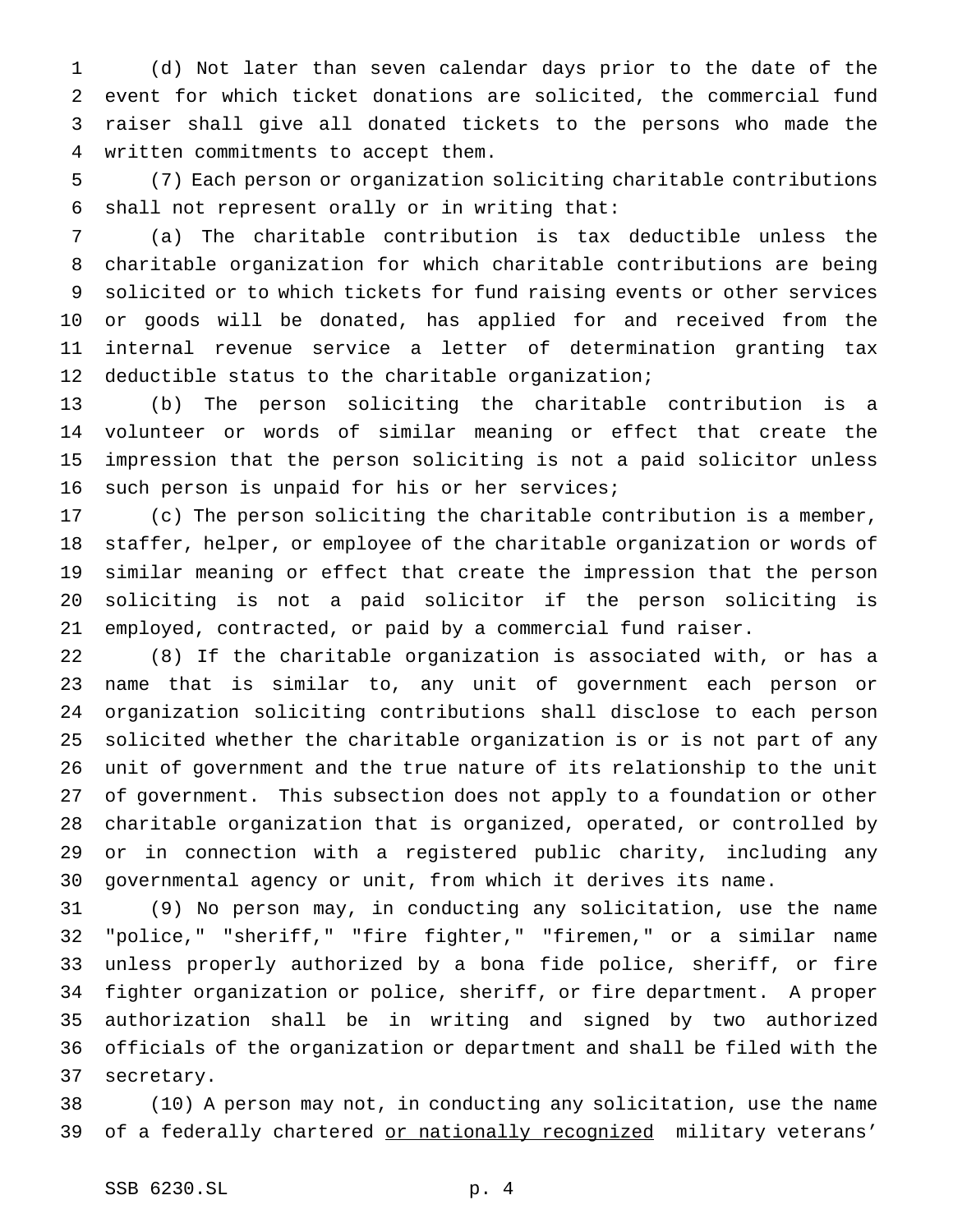service organization as determined by the United States veterans' administration unless authorized in writing by the highest ranking official of that organization in this state.

 (11) A charitable organization shall comply with all local governmental regulations that apply to soliciting for or on behalf of charitable organizations.

 (12) The advertising material and the general promotional plan for a solicitation shall not be false, misleading, or deceptive, and shall afford full and fair disclosure.

 (13) Solicitations shall not be conducted by a charitable organization or commercial fund raiser that has, or if a corporation, its officers, directors, or principals have, been convicted of a crime involving solicitations for or on behalf of a charitable organization in this state, the United States, or any other state or foreign country within the past ten years or has been subject to any permanent injunction or administrative order or judgment under RCW 19.86.080 or 19.86.090, involving a violation or violations of RCW 19.86.020, within the past ten years, or of restraining a false or misleading promotional plan involving solicitations for charitable organizations.

 (14) No charitable organization or commercial fund raiser subject to this chapter may use or exploit the fact of registration under this chapter so as to lead the public to believe that registration constitutes an endorsement or approval by the state, but the use of the 24 following is not deemed prohibited: "Currently registered with the Washington state secretary of state as required by law. Registration number . . . ."

 (15) No entity may engage in any solicitation for contributions for or on behalf of any charitable organization or commercial fund raiser unless the charitable organization or commercial fund raiser is 30 currently registered with the secretary.

 (16) No entity may engage in any solicitation for contributions unless it complies with all provisions of this chapter.

 (17)(a) No entity may place a telephone call for the purpose of charitable solicitation that will be received by the solicitee before eight o'clock a.m. or after nine o'clock p.m.

 (b) No entity may, while placing a telephone call for the purpose of charitable solicitation, engage in any conduct the natural consequence of which is to harass, intimidate, or torment any person in connection with the telephone call.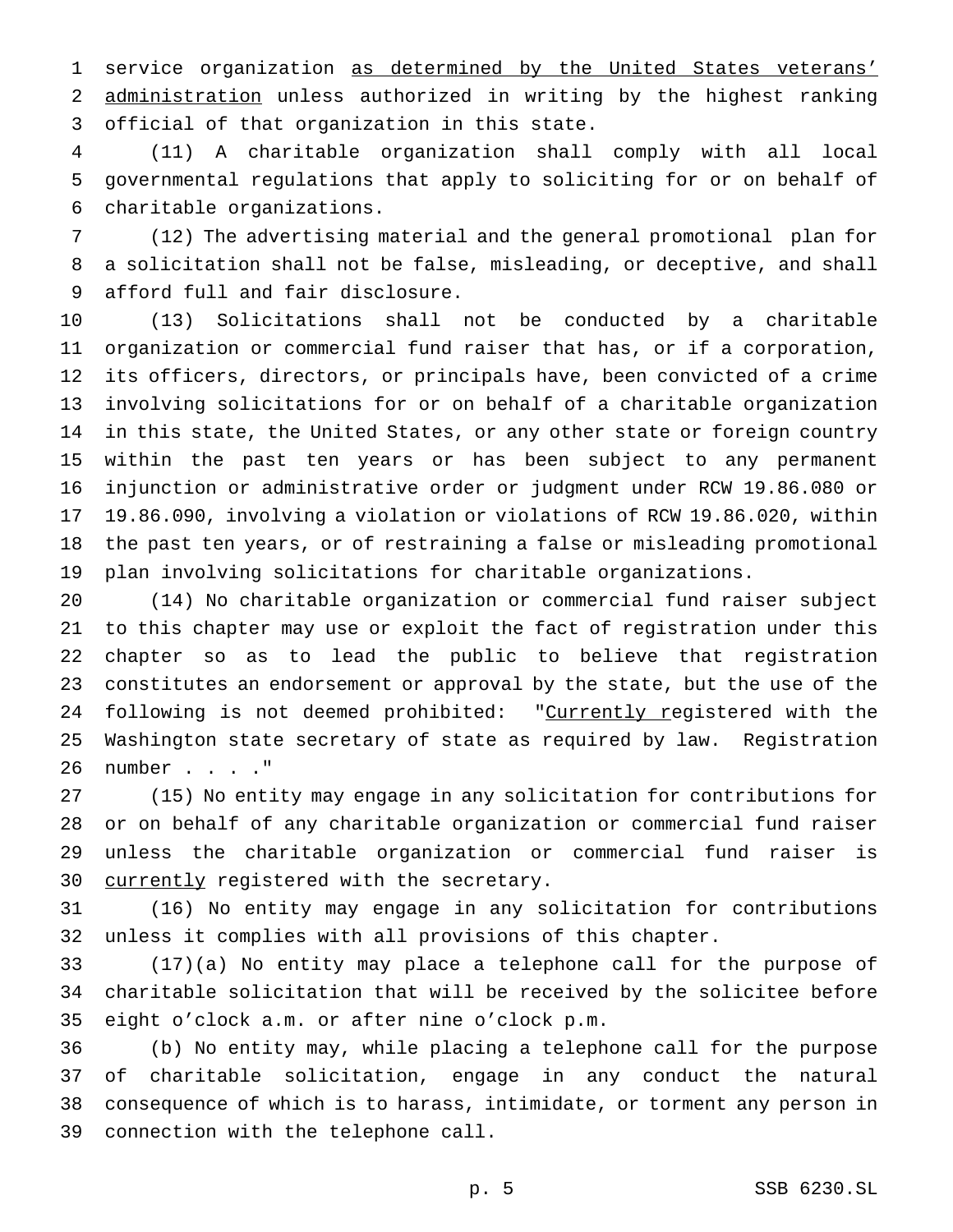(18) Failure to comply with subsections (1) through (17) of this section is a violation of this chapter.

 **Sec. 3.** RCW 19.09.230 and 1993 c 471 s 13 are each amended to read as follows:

 No charitable organization, commercial fund raiser, or other entity may knowingly use the identical or deceptively similar name, symbol, or emblem of any other entity for the purpose of soliciting contributions from persons in this state without the written consent of such other 9 entity. If the official name or the "doing business name" being 10 registered is the same or deceptively similar as that of another 11 entity, the secretary may request that a copy of the written consent 12 from that entity be filed with the registration. Such consent may be deemed to have been given by anyone who is a director, trustee, or 14 other authorized officer((, employee, agent, or commercial fund raiser 15 of the charitable organization, and)) of that entity. A copy of the written consent must be kept on file by the charitable organization or 17 commercial fund raiser and made available to the secretary, attorney 18 general, or county prosecutor upon demand.

 A person may be deemed to have used the name of another person for the purpose of soliciting contributions if such latter person's name is listed on any stationery, advertisement, brochure, or correspondence of the charitable organization or person or if such name is listed or represented to any one who has contributed to, sponsored, or endorsed the charitable organization or person, or its or his activities.

 The secretary may revoke or deny any application for registration that violates this section.

 NEW SECTION. **Sec. 4.** A new section is added to chapter 19.09 RCW to read as follows:

 The secretary may waive penalties that have been set by rule and assessed by the secretary due from a registered charitable organization previously in good standing that would otherwise be penalized. A charitable organization desiring to seek relief under this section must, within fifteen days of discovery by its corporate officials, director, or other authorized officer of the missed filing or lapse, notify the secretary in writing. The notification must include the name and mailing address of the organization, the organization's officer to whom correspondence should be sent, and a statement under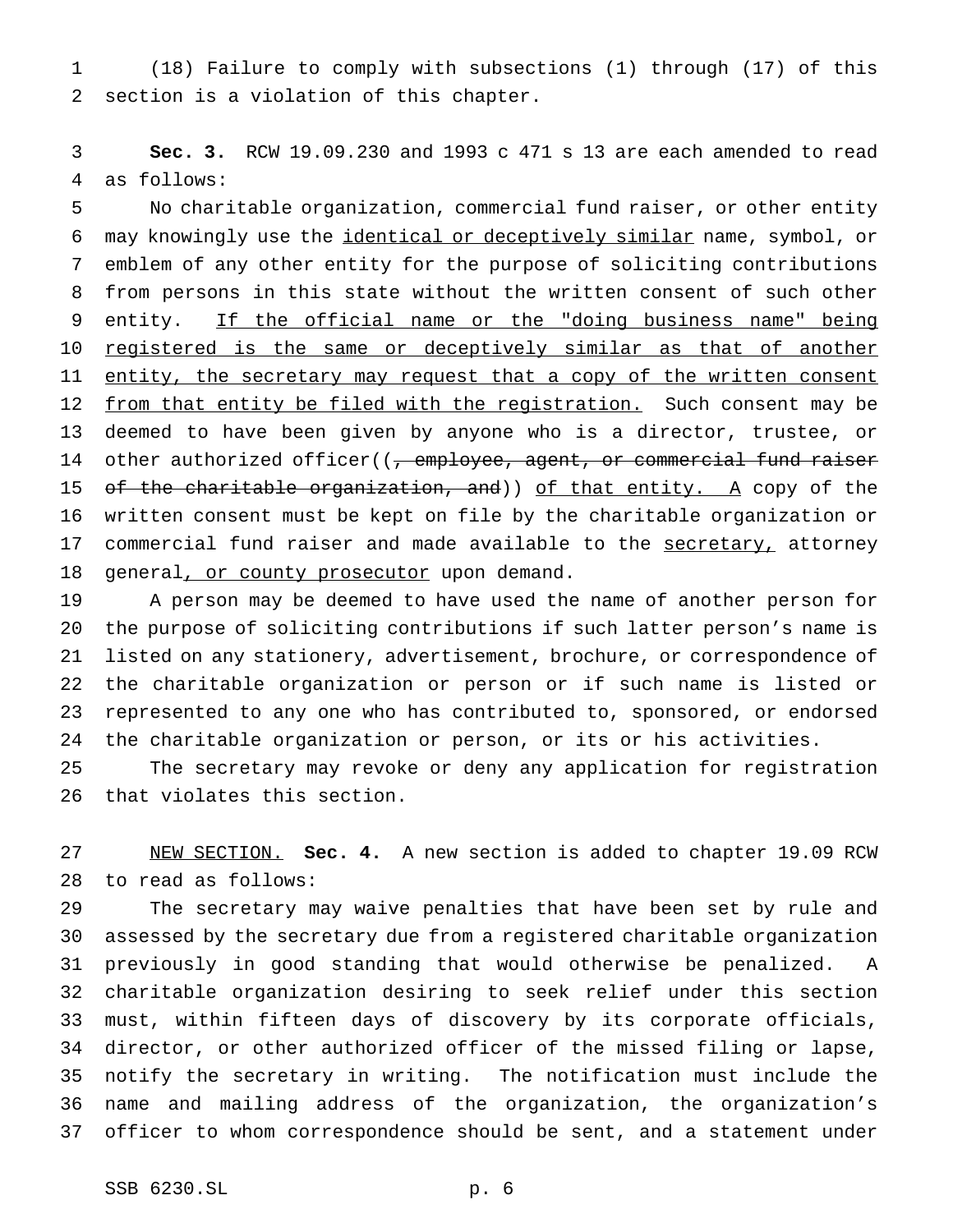oath by a responsible officer of the organization, setting forth the nature of the missed filing or lapse, the circumstances giving rise to the missed filing or lapse, and the relief sought. Upon receipt of the notice, the secretary shall investigate the circumstances of the missed filing or lapse. If the secretary is satisfied that sufficient exigent or mitigating circumstances exist, that the organization has demonstrated good faith and a reasonable attempt to comply with the applicable corporate statutes of this state, the secretary may issue an order allowing relief from the penalty. If the secretary determines the request does not comply with the requirements for relief, the secretary shall deny the relief and state the reasons for the denial. Notwithstanding chapter 34.05 RCW, a denial of relief by the secretary is not reviewable.

 **Sec. 5.** RCW 19.77.090 and 1982 c 35 s 184 are each amended to read as follows:

 The secretary of state shall be the agent for service of process in any action relating to the registration of any registrant who is at the time of such service a nonresident or a foreign firm, corporation, association, union, or other organization without a resident of this state designated as the registrant's agent for service of record with the secretary of state, or who cannot be found in this state, and service of process, pleadings and papers in such action made upon the secretary of state shall be held as due and sufficient process upon the 24 registrant. The secretary of state shall charge and collect ((a fee of 25 twenty-five dollars)) an assessment, as set by rule by the secretary of 26 state, at the time of any service of process upon the secretary of 27 state under this section. The ((fee)) assessment may be recovered as taxable costs by the party to the suit or action causing such service 29 to be made if such party prevails in the suit or action. The  $($  (fee)) assessment shall be deposited in the secretary of state's revolving fund.

 **Sec. 6.** RCW 23B.01.570 and 1991 c 72 s 30 are each amended to read as follows:

 In the event any corporation, foreign or domestic, fails to file a full and complete initial report under RCW 23B.02.050(4) and 23B.16.220(3) or does business in this state without having paid its annual corporate license fee and without having filed a substantially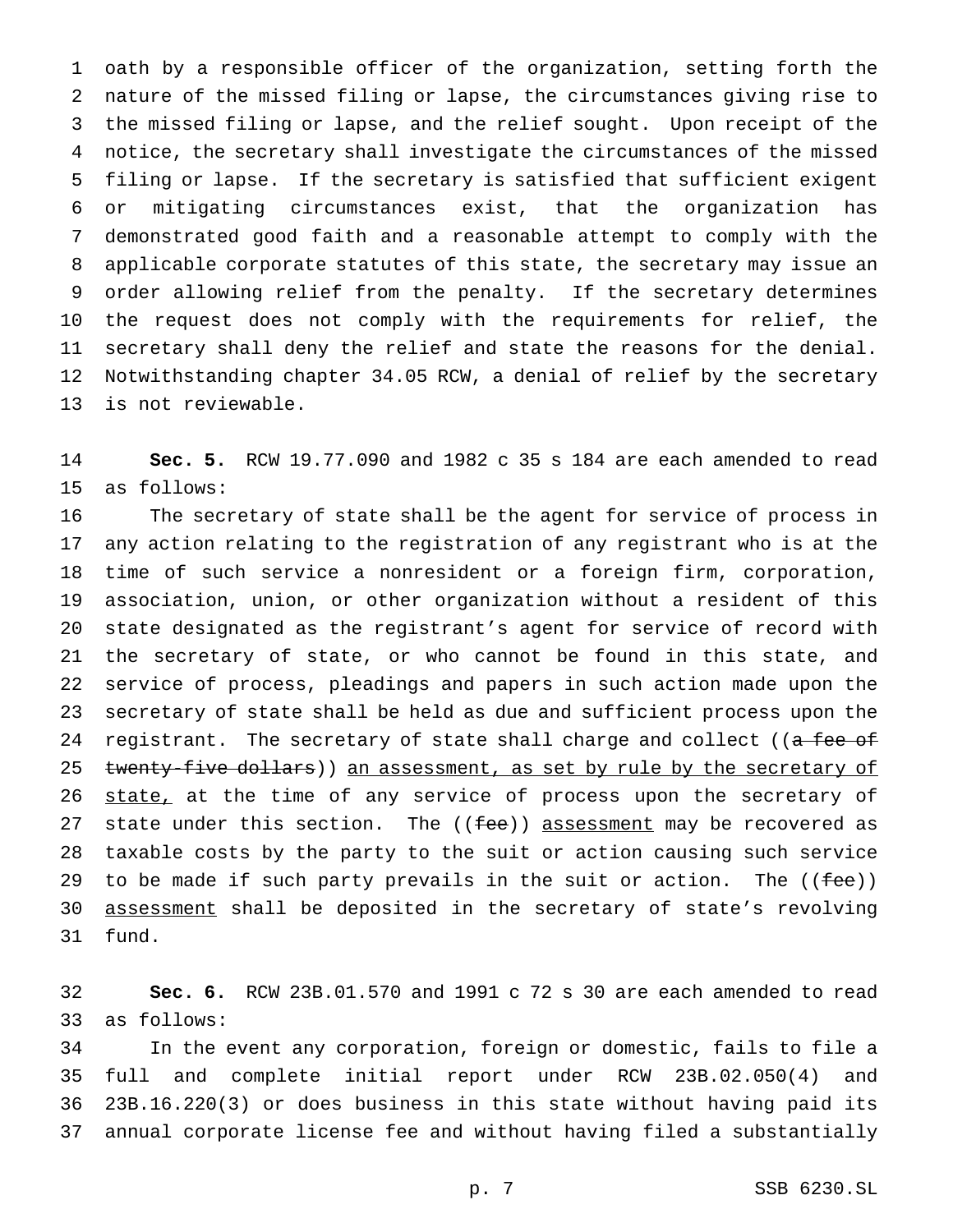complete annual report under RCW 23B.16.220(1) when either is due, 2 there shall become due and owing the state of Washington a penalty (( $\sigma$ f 3 twenty-five dollars)) as established by rule by the secretary.

 A corporation organized under this title may at any time prior to its dissolution as provided in RCW 23B.14.200, and a foreign corporation qualified to do business in this state may at any time prior to the revocation of its certificate of authority as provided in RCW 23B.15.300, pay to the state of Washington its current annual license fee, provided it also pays an amount equal to all previously 10 unpaid annual license fees plus the penalty ((specified in this 11 section)) established by rule by the secretary.

 **Sec. 7.** RCW 23B.14.200 and 1991 c 72 s 37 are each amended to read as follows:

 The secretary of state may administratively dissolve a corporation under RCW 23B.14.210 if:

 (1) The corporation does not pay any license fees or penalties, imposed by this title, when they become due;

 (2) The corporation does not deliver its completed initial report 19 or annual report to the secretary of state when it is due;

 (3) The corporation is without a registered agent or registered office in this state;

 (4) The corporation does not notify the secretary of state that its registered agent or registered office has been changed, that its registered agent has resigned, or that its registered office has been discontinued;

 (5) The corporation's period of duration stated in its articles of incorporation expired after July 1, 1990; or

 (6) The corporation's period of duration stated in its articles of incorporation expired prior to July 1, 1990, but the corporation has 30 timely paid all license fees imposed by this title and set by rule by 31 the secretary, has timely filed annual reports with the secretary of state, has never been without a registered agent or registered office in this state for sixty days or more, and has never failed to notify the secretary of state of changes in a registered agent or registered office within sixty days of such change.

 **Sec. 8.** RCW 24.03.302 and 1993 c 356 s 5 are each amended to read as follows:

SSB 6230.SL p. 8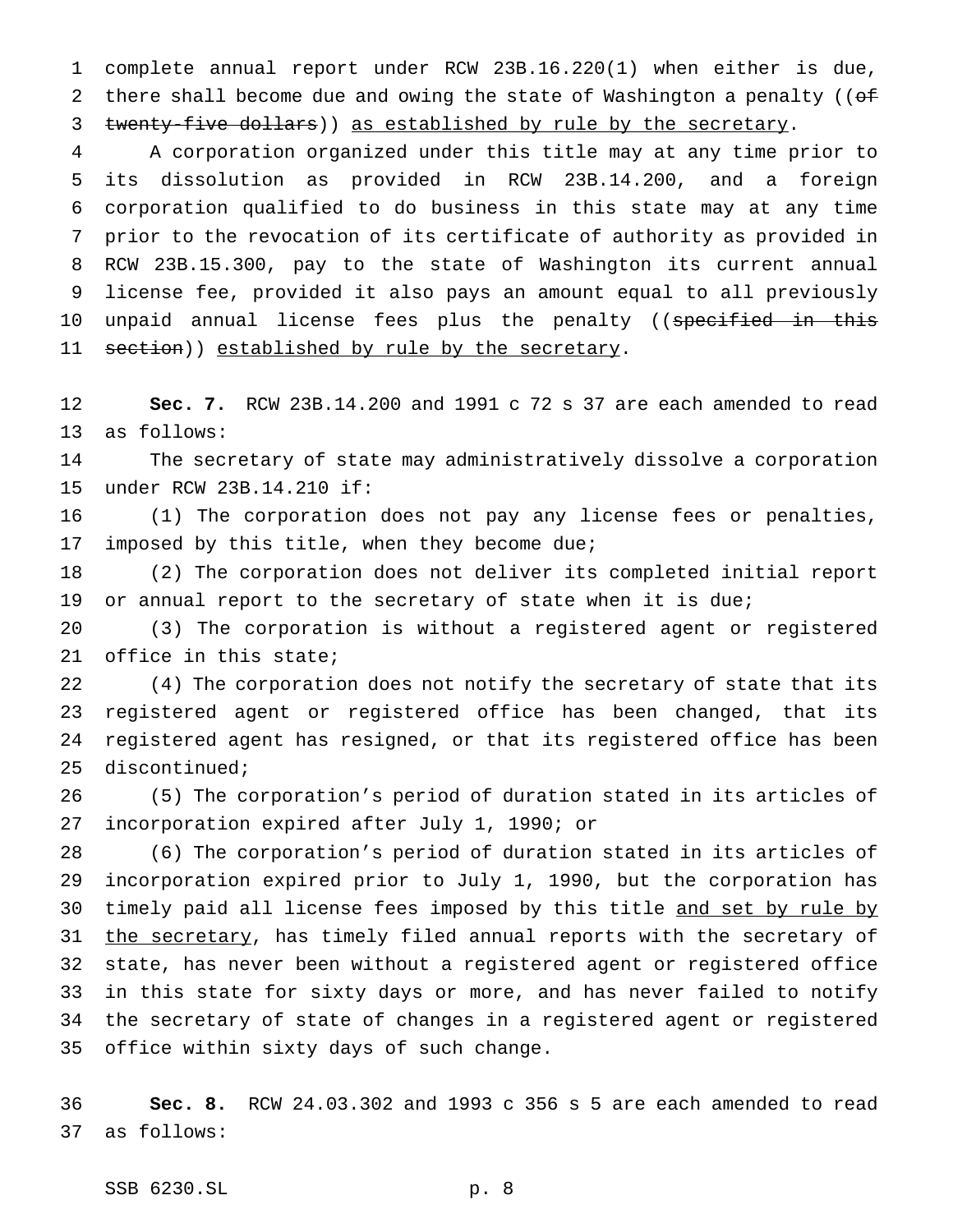A corporation shall be administratively dissolved by the secretary of state upon the conditions prescribed in this section when the corporation:

 (1) Has failed to file or complete its annual report within the time required by law; or

 (2) Has failed for thirty days to appoint or maintain a registered agent in this state; or

 (3) Has failed for thirty days, after change of its registered agent or registered office, to file in the office of the secretary of state a statement of such change.

 A corporation shall not be dissolved under this section unless the secretary of state has given the corporation not less than sixty days' notice of its delinquency or omission, by first class mail, postage prepaid, addressed to the registered office, or, if there is no registered office, to the last known address of any officer or director as shown by the records of the secretary of state, and unless the corporation has failed to correct the omission or delinquency before expiration of the sixty-day period.

 When a corporation has given cause for dissolution under this section, and has failed to correct the delinquency or omission as provided in this section, the secretary of the state shall dissolve the corporation by issuing a certificate of administrative dissolution containing a statement that the corporation has been dissolved and the date and reason for which it was dissolved. The original certificate of administrative dissolution shall be filed in the records of the secretary of state, and a copy of the certificate shall forthwith be mailed to the corporation at its registered office or, if there is no registered office, to the last known address of the corporation or any officer, director, or incorporator of the corporation, as shown by the records of the secretary of state. Upon the filing of the certificate of administrative dissolution, the existence of the corporation shall cease, except as otherwise provided in this chapter, and its name shall be available to and may be adopted by another corporation after the dissolution.

 Any notice provided by the secretary of state under this section shall be designed to clearly identify and warn the recipient of the contents thereof. A delinquency notice shall provide a succinct and readable description of the delinquency or omission, the date on which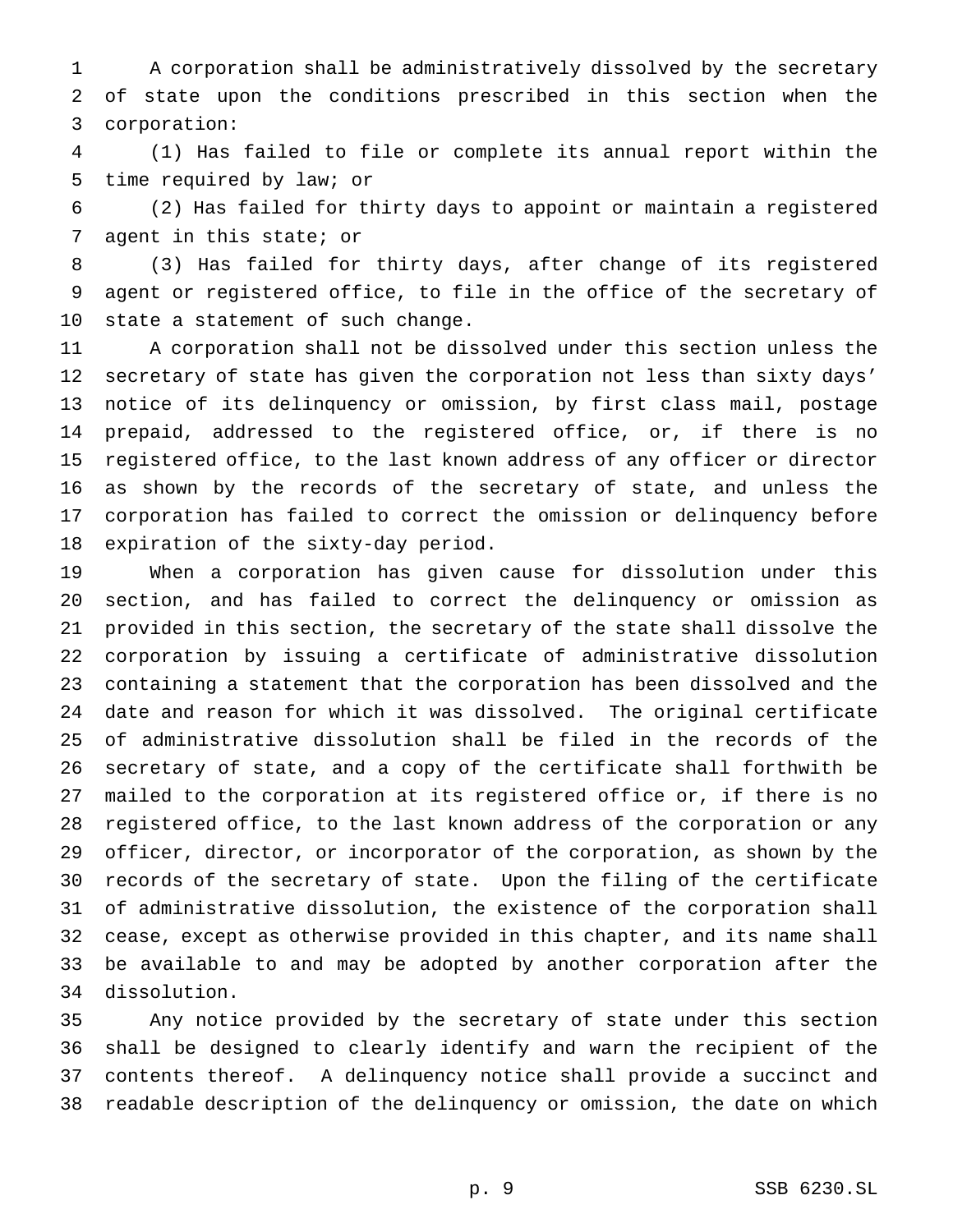dissolution will occur, and the action necessary to cure the delinquency or omission prior to dissolution.

 A corporation which has been dissolved by operation of this section may be reinstated within a period of three years following its administrative dissolution if it completes and files a current annual report for the reinstatement year or if it appoints or maintains a registered agent, or if it files with the secretary of state a required statement of change of registered agent or registered office and in 9 addition, if it pays a reinstatement fee ((of twenty-five dollars)) as 10 set by rule by the secretary plus the full amount of all annual fees that would have been assessed for the years of administrative dissolution had the corporation been in active status, including the 13 reinstatement year plus any penalties established by rule by the 14 secretary of state. If, during the period of dissolution, another person or corporation has reserved or adopted a corporate name which is identical to or deceptively similar to the dissolved corporation's name, the dissolved corporation seeking reinstatement shall be required to adopt another name consistent with the requirements of this chapter and to amend its articles of incorporation accordingly. When a corporation has been dissolved by operation of this section, remedies available to or against it shall survive in the manner provided in RCW 24.03.300 and the directors of the corporation shall hold the title to the property of the corporation as trustees for the benefit of its creditors and members.

 **Sec. 9.** RCW 24.03.388 and 1993 c 356 s 9 are each amended to read as follows:

 (1) An application processing fee as provided in RCW 24.03.405 shall be charged for an application for reinstatement under RCW 24.03.386.

 (2) An application processing fee as provided in RCW 24.03.405 shall be charged for each amendment or supplement to an application for reinstatement.

 (3) The corporation seeking reinstatement shall file a current annual report and pay the full amount of all annual corporation fees which would have been assessed for the years of the period of administrative revocation, had the corporation been in active status, 37 including the reinstatement year, plus any penalties as established by 38 rule by the secretary.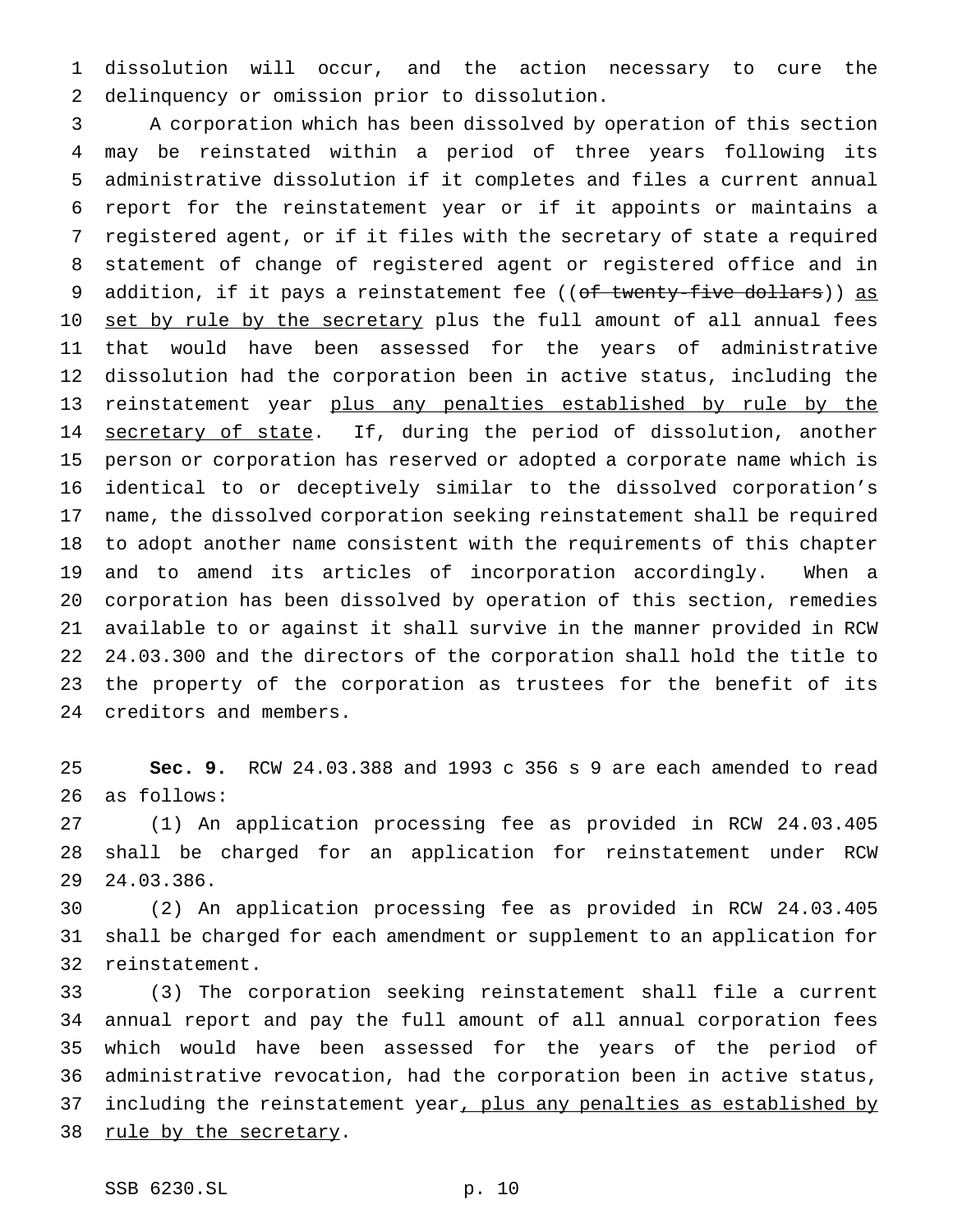**Sec. 10.** RCW 24.06.290 and 1993 c 356 s 18 are each amended to read as follows:

 Failure of the corporation to file its annual report within the time required shall not derogate from the rights of its creditors, or prevent the corporation from being sued and from defending lawsuits, nor shall it release the corporation from any of the duties or liabilities of a corporation under law.

 A corporation shall be dissolved by the secretary of state upon the conditions prescribed in this section when the corporation:

 (1) Has failed to file or complete its annual report within the time required by law;

 (2) Has failed for thirty days to appoint or maintain a registered agent in this state; or

 (3) Has failed for thirty days, after change of its registered agent or registered office, to file in the office of the secretary of state a statement of such change.

 A corporation shall not be dissolved under this section unless the secretary of state has given the corporation not less than sixty days' notice of its delinquency or omission, by first class mail, postage prepaid, addressed to the registered office, or, if there is no registered office, to the last known address of any officer or director as shown by the records of the secretary of state, and unless the corporation has failed to correct the omission or delinquency before expiration of the sixty-day period.

 When a corporation has given cause for dissolution under this section, and has failed to correct the delinquency or omission as provided in this section, the secretary of state shall dissolve the corporation by issuing a certificate of involuntary dissolution containing a statement that the corporation has been dissolved and the date and reason for which it was dissolved. The original certificate of involuntary dissolution shall be filed in the records of the secretary of state, and a copy of the certificate shall forthwith be mailed to the corporation at its registered office or, if there is no registered office, to the last known address of the corporation or any officer, director, or incorporator of the corporation, as shown by the records of the secretary of state. Upon the filing of the certificate of involuntary dissolution, the existence of the corporation shall cease, except as otherwise provided in this chapter, and its name shall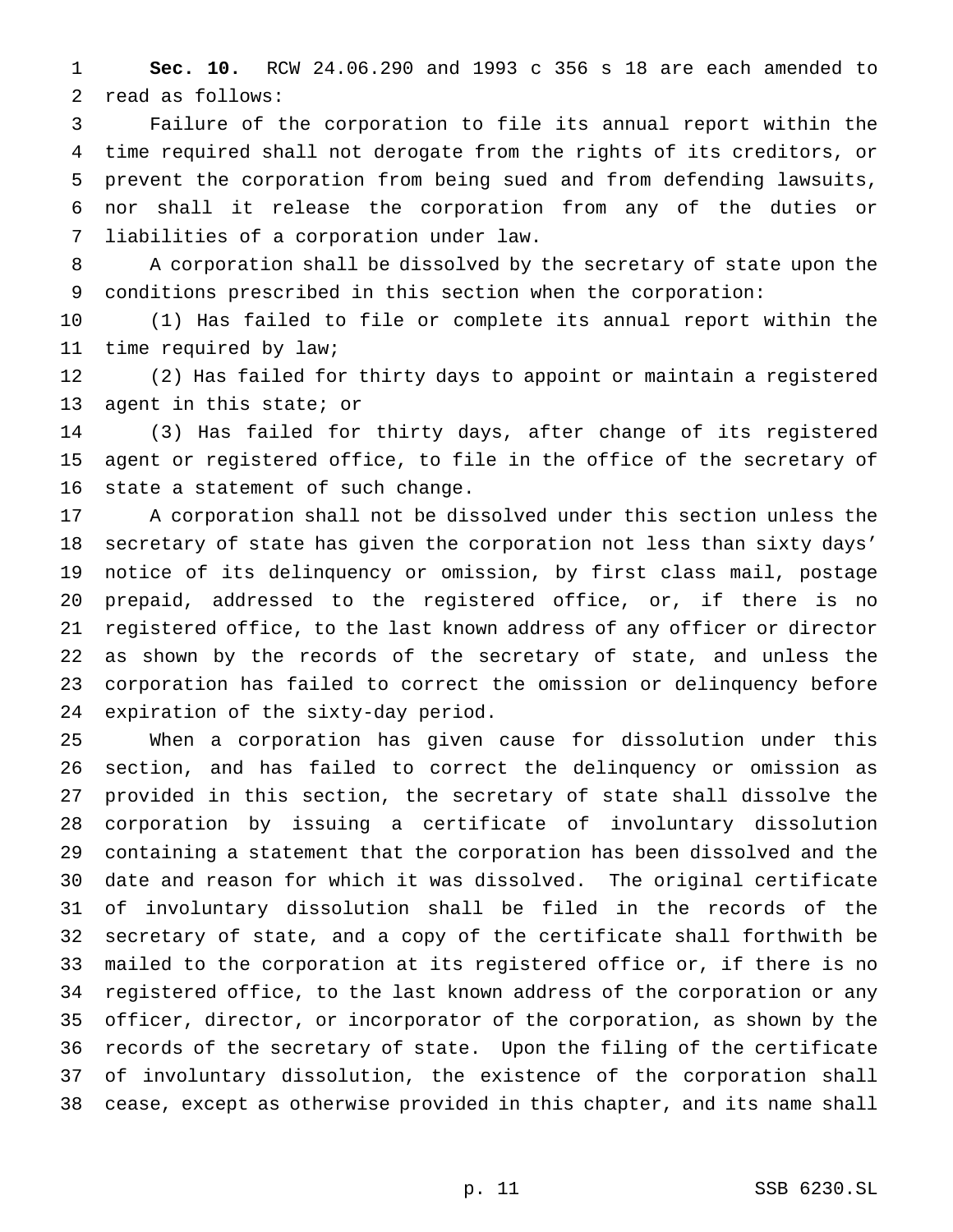be available to and may be adopted by another corporation after the dissolution.

 A corporation which has been dissolved by operation of this section may be reinstated within a period of three years following its 5 dissolution if it ((shall file or)) completes and files a current 6 annual report( $\left(\frac{1}{f}\right)$  appoint and maintain)) for the current reinstatement 7 year or it appoints or maintains a registered agent, or files a required statement of change of registered agent or registered office 9 and in addition pays the reinstatement fee ((of twenty-five dollars 10 p<del>lus any other fees that may be due or owing the secretary of state</del> including the full amount of all annual fees that would have been 12 assessed for the years of administrative dissolution had the 13 corporation been in active status, including the reinstatement year)) 14 as set by rule by the secretary of state, plus the full amount of all 15 annual fees that would have been assessed for the years of administrative dissolution had the corporation been in active status, 17 including the reinstatement year plus any penalties as established by 18 rule by the secretary of state. If during the period of dissolution another person or corporation has reserved or adopted a corporate name which is identical or deceptively similar to the dissolved corporation's name, the dissolved corporation seeking reinstatement shall be required to adopt another name consistent with the requirements of this chapter and to amend its articles accordingly. When a corporation has been dissolved by operation of this section, remedies available to or against it shall survive in the manner provided by RCW 24.06.335 and thereafter the directors of the corporation shall hold title to the property of the corporation as trustees for the benefit of its creditors and shareholders.

 **Sec. 11.** RCW 24.06.465 and 1969 ex.s. c 120 s 93 are each amended to read as follows:

 Each corporation, domestic or foreign, which fails or refuses to file its annual report for any year within the time prescribed by this 33 chapter shall be subject to a penalty ((of five dollars to be)) as 34 established and assessed by the secretary of state.

 Each corporation, domestic or foreign, which fails or refuses to answer truthfully and fully within the time prescribed by this chapter any interrogatories propounded by the secretary of state in accordance with the provisions of this chapter, shall be deemed to be guilty of a